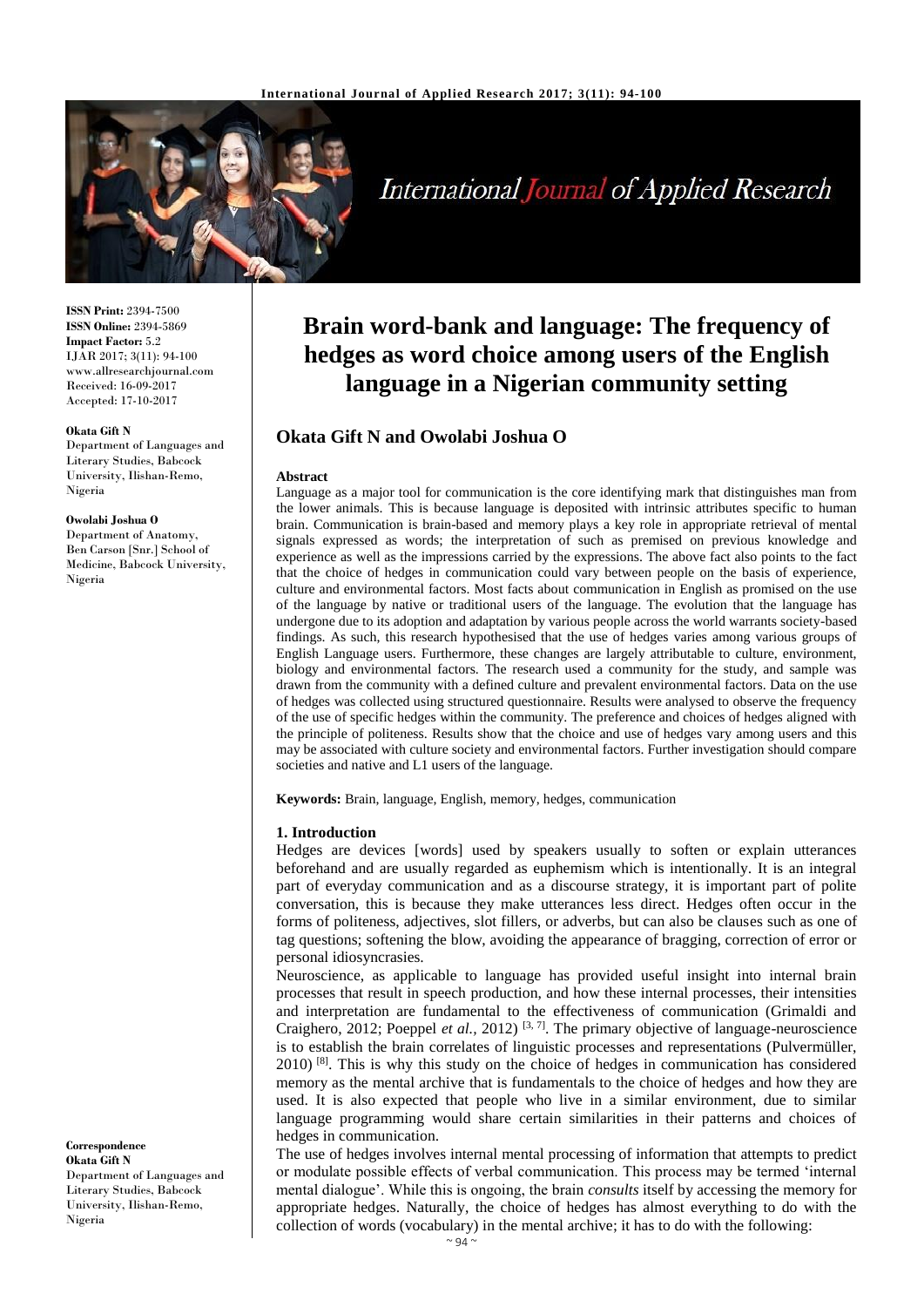- 1. Quality, quantity and varieties of archived hedges
- 2. Accessibility of the hedges considering memory state
- 3. Appropriateness of the introduction
- 4. Judgment to determine the applicability or need for hedges

One can therefore posit that the appropriate use of hedges in communication is a mental function and the effectiveness of its use is also a reflection of mind state and neurolinguistic competence. While there is the natural communication loop between speakers, the internal mental loop is responsible for the hedges as illustrated below:



**Fig 1:** An illustration of the 'communication loop and hedge loop' Afferent message from Speaker A is received by Speaker B and given a direct and commensurate response as C; concurrent internal mental dialogue loop D produces a hedge E that is introduced at F to mitigate the original response C, hence it breaks the original intensity and mitigates the impression of the final reply at G. Hedges, therefore, are evidences of the communication double loop- the original A, B, C G loop and the internal D loop.

According to Tang  $(2013)$  <sup>[10]</sup>, it is important to "point out that improper use of hedges fails to maintain politeness and leads to pragmatic failure. Most common types of Hedges include tense and aspect, modal expressions- modal verbs and adverbs as well as vague language such as sort of, kind of and some verbs. Some popular instances that involve the use of hedges include the following:

#### **Tense and Aspect are typically used as hedges. For instance, wondered may be used in a statement as follows:**

Dickson *wondered* if he could have your room for the party [less direct and more polite)

Dickson wanted to have your room for the [direct and less polite]

#### **Modal expressions can be used as hedges as illustrated below:**

It *could* be that he is sick He is sick

*Maybe you'll help us with the task Help us with the task*

The is *possibly* the best performance ever The is the best performance ever

### **Vague Language is often employed; it does not add any significant meaning to the expression, but it helps in achieving politeness less direct communication.**

- a. It's *sort of* difficult to please him
- b. It's difficult to please him
- c. You may *just* wait for the instruction
- d. Wait for the instruction

Verbs are also used as hedges. Verbs, including feel, suppose and reckon are often used as hedges in communication, in an individual's attempt to make personal

utterances, utterances less direct. For stances rather that a direct statement such as: This is the best option, the speakers says 'I *suppose* that this is the best option'. We reckon that this is the best option among all rather than. This is the best option among all. In the above examples, the original meanings and intentions are retained; the statements are however less direct. They are also more pleasant to the audience.

Use of hedges is not limited to the fields of arts and languages. It is also greatly valued and employed in the sciences. In fact, Sciences has its peculiar and almost unavoidable collection of hedges as illustrated in the thesis of Teppo Varttala (2001) <sup>[11]</sup>. For instance in academic writing, hedges are employed to show that statements are not totally based on personal opinions. It is also used to show that statements are not expressed as absolute truths that cannot be improved, adjusted or even controverted. This, in the sciences, is a way to avoid absolute assertiveness is making judgments and inferences. Sentence Structures are constructed in the passive. For instance, scientific references are made as follows:

- i. It is *reported* that
- ii. It has been *observed* that
- iii. It is generally *believed* that
- iv. It is *probably* the only specie in existence

It is often believed that academic writing, particularly scientific writing, is factual, simply to convey facts and information. However it is now recognised that an important feature of academic writing is the concept of cautious language, often called 'hedging' or 'vague language'. In other words, it is necessary to make decisions about one's stance on a particular subject, or the strength of the claims one is making. This is achieved in a number of ways depending on subjects, culture and audience among others. Also, though subjects and culture may vary, it is important to point that that pragmatic competence must always be achieved in effective communication relative to the use of hedges, irrespective of the audience. Bruce Fraser wrote: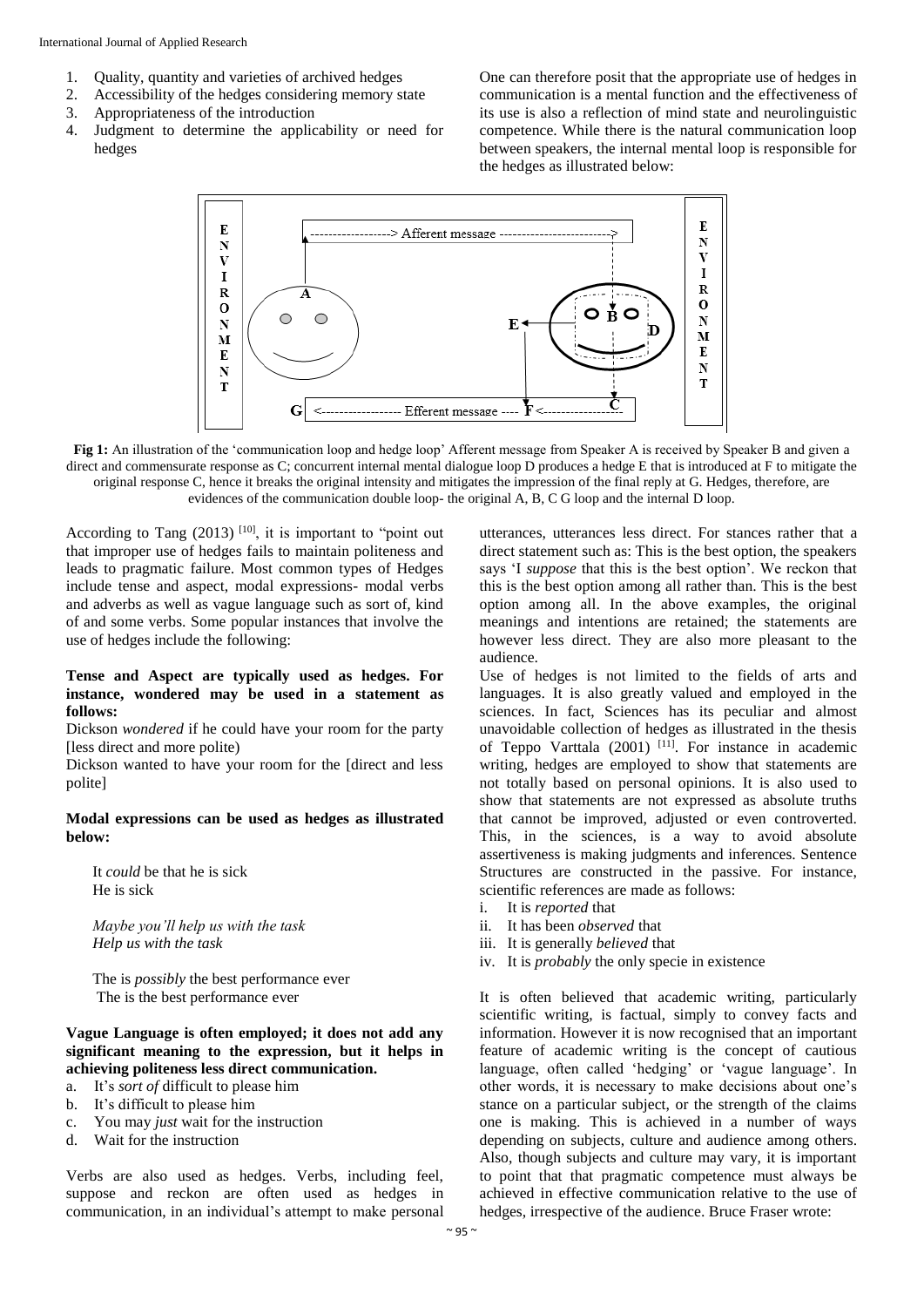'Pragmatic Competence is the ability to communicate your intended message with all its nuances in any sociocultural context and to interpret the message of your interlocutor as it was intended. As critical as this ability is for communication success, it is often not given the emphasis it deserves in the teaching of a second language, with the result that second-language speakers, who lack pragmatic competence, may produce grammatically flawless speech that nonetheless fails to achieve its communicative aims'

In addition to the difficulty being faced concerning the use of hedges by various people particularly as a second language; another fact to bear in mind is the author's emphasis on the evolution of hedges from what they were defined to be by Weinreich  $(1966)$ <sup>[13]</sup> and Lakoff  $(1972)$ <sup>[6]</sup>. Hence this particular study is justified on two major grounds among others: the first is the peculiarities associated with the use of hedges in English and a second language by the studied group and the second is the elements of language evolution that could be observed.

#### **Language used in hedging.**

|                                                                                         | Introductory verbs        | Seem, tend, look like, appear to be, think, believe, doubt, be sure, indicate, suggest |
|-----------------------------------------------------------------------------------------|---------------------------|----------------------------------------------------------------------------------------|
| 2.                                                                                      | Certain lexical verbs     | Believe, assume, suggest                                                               |
|                                                                                         | Certain modal verbs       | Will, must, would, may, might, could                                                   |
|                                                                                         | Adverbs of frequency      | Often, sometimes, usually                                                              |
| Certainly, definitely, clearly, probably, possibly, perhaps, conceivably<br>Modal verbs |                           |                                                                                        |
|                                                                                         | Modal adjectives          | Certain, definite, clear, probable, possible                                           |
|                                                                                         | Modal nouns               | Assumptions, possibility, probability                                                  |
|                                                                                         | That clauses              | It could be the case that, It might be suggested that, There is every hope that        |
|                                                                                         | $To - clause + adjective$ | It may be possible to obtain, It is important to develop, It is useful to study        |

#### **Hypothesis**

Words and expressions that are typically chosen and favoured as hedges will differ among societies or groups of language users following a defined pattern determined by at least one of the following: culture, experience, education, environment. This further suggests that people or populations across the world would favour certain specific groups of hedges at the expense of others. Hence, the use of hedges in English Language cannot be generalised. It is also therefore very important to determine these peculiar patterns and indentify them. They would be very useful factors that influence effective communication especially between groups of the users of the Language.

#### **Methodology**

Structured questionnaires were administered to individuals following systematic sampling procedure to 125 respondents in a university community. The questionnaire contains a list of words that are typically employed as hedges in English language. Individuals were requested to complete the questionnaire after a brief introduction of the topic of study as well as the purpose and essence of the study. A paragraph of introduction captured the meaning, importance and uses of hedges in everyday communication using English Language.

Questionnaires were administered only to members of the community under study as a criterion for inclusion. Competed questionnaire were collected; responses were collated as raw data and analysed to observe the frequency of uses of the worlds by members of the community and determined by the frequencies of choices on the questionnaire. Results were presented as charts and tables.

#### **Results**

#### **Data presentation and analysis**

**Table 1:** Table showing the distribution of respondents based on their gender.

| <b>Variable</b> | <b>Frequency</b> | <b>Percentage</b> |
|-----------------|------------------|-------------------|
| <b>Sex</b>      |                  |                   |
| Male            | 95               | 76.0              |
| Female          | 30               | 24.0              |
| Total           | 125              | 100               |

**Table 2:** Table showing the distribution of respondents based on their local or primary languages. The local languages were all represented as well as the pidgin and other local minor languages.

This reflects the typical Nigerian scenarios of the use of Languages.

| <b>Variable</b> | <b>Frequency</b> | Percentage |
|-----------------|------------------|------------|
| Ethic group     |                  |            |
| Hausa           | 15               | 12.0       |
| Igbo            | 25               | 20.0       |
| Yoruba          | 70               | 56.0       |
| Pidgin          | 10               | 8.0        |
| Others          |                  | 4.0        |
| Total           | 125              |            |

**Table 3:** Table showing the distribution of respondents based on their educational qualifications. Results showed that all respondents had at least the ordinary level certificate, showing that respondents were educated enough to be users of the English Language.

| <b>Variable</b>                | <b>Frequency</b> | Percentage |
|--------------------------------|------------------|------------|
| <b>Education qualification</b> |                  |            |
| $O'$ Level                     | 40               | 32.0       |
| <b>OND/HND</b>                 | 20               | 16.0       |
| <b>NCE</b>                     |                  |            |
| <b>Bachelor Degree</b>         | 53               | 42.4       |
| Postgraduate Degree            | 12.              | 9.6        |
| Total                          | 125              |            |

**Table 4:** Table showing the distribution of respondents based on their primary fields of education, study or knowledge. The distributions showed that respondents were distributed across various walks of life and as proportionally represented in the population.

| <b>Variable</b>    | <b>Frequency</b> | Percentage |
|--------------------|------------------|------------|
| Background         |                  |            |
| Sciences           | 55               | 44.0       |
| Art and Humanities | 26               | 20.8       |
| Medicine           |                  | 4.0        |
| Law                |                  | 0.8        |
| Engineering        | 14               | 11.2       |
| Others             | 24               | 19.2       |
| Total              | 125              | 100        |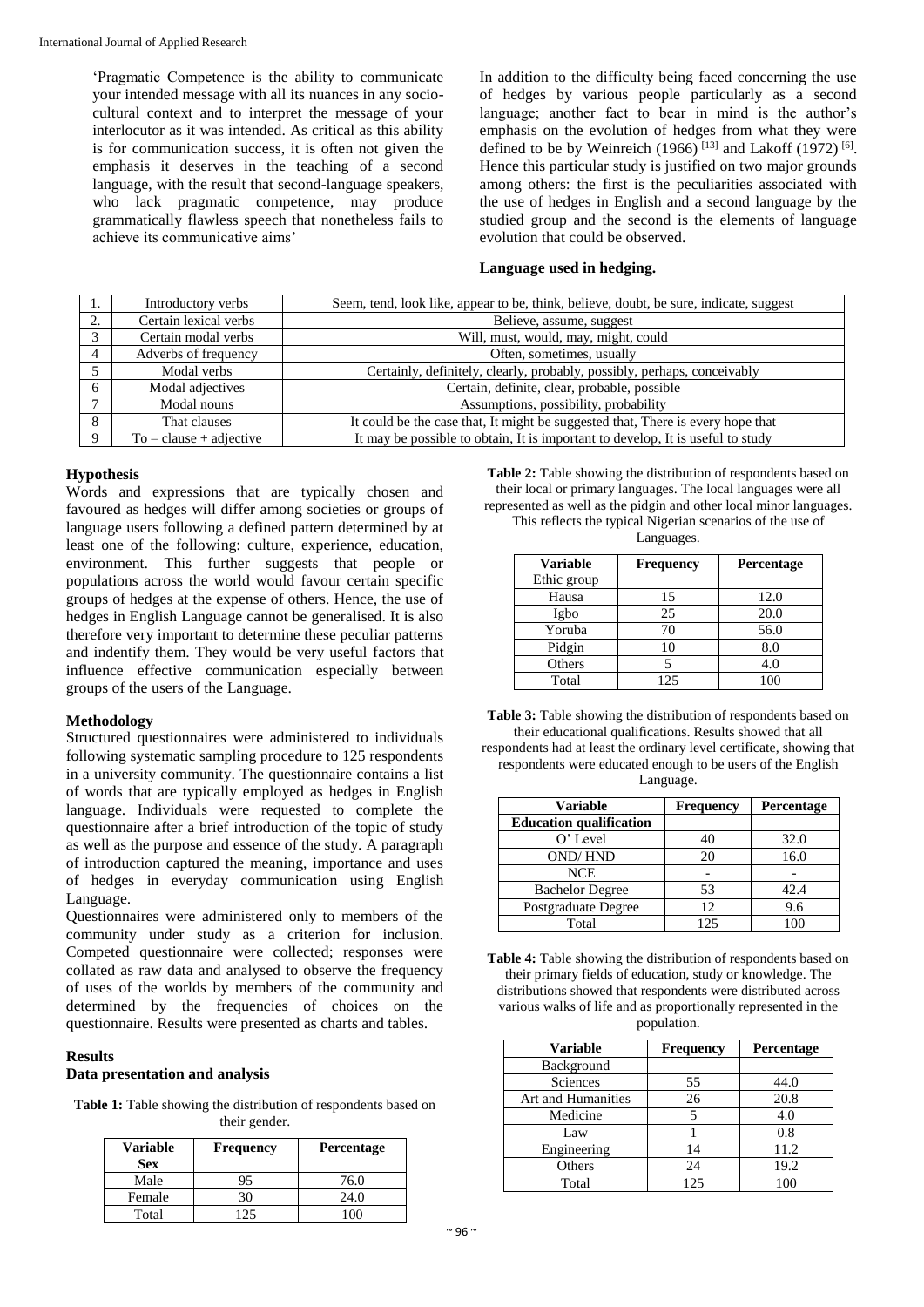**Table 6:** Table showing the distribution of respondents based on their employment status. Most respondents were formally employed or engaged; an indication that they would be required to communicate in the official National and formal language regularly.

| <b>Variable</b> | <b>Frequency</b> | Percentage |
|-----------------|------------------|------------|
| Place of Work   |                  |            |
| University      | 88               | 70.4       |
| Self-employed   |                  | 9.6        |
| Student         | 24               | 19.2       |
| Civil servant   |                  |            |
| Total           |                  |            |

**Table 7:** Table showing the distribution of respondents based on if and how often they use introductory verbs as hedges. Results showed that many respondents regularly used introductory verbs and 'seem' was the most popularly used of them.

| <b>Introductory Verbs</b> | I don't Use | I use Often | <b>Use Rarely</b> | <b>Use Very Often</b> | <b>Total</b> |
|---------------------------|-------------|-------------|-------------------|-----------------------|--------------|
| <b>Believe</b>            | 10          | 25          | 75                | 15                    | 125          |
|                           | (8.00)      | (20.00)     | (70.00)           | (12.00)               | (100)        |
| Doubt                     | 66          | 27          | 12                | 20                    | 125          |
|                           | (52.80)     | (21.60)     | (9.60)            | (16.00)               | (100)        |
| Be Sure                   | 70          | 25          | $\theta$          | 30                    | 125          |
|                           | (56.00)     | (20.00)     | (0)               | (24.00)               | (100)        |
|                           | 14          | 26          | 30                | 55                    | 125          |
| Suggest                   | (11.20)     | (20.80)     | (24.00)           | (44.00)               | (100)        |
| Seem                      | 24          | 88          | 12                |                       | 125          |
|                           | (19.20)     | (70.40)     | (9.60)            | (0.80)                | (100)        |
|                           | 30          | 50          | 20                | 25                    | 125          |
| Tend                      | (24.00)     | (40.00)     | (16.00)           | (20.00)               | (100)        |
| Look like                 | 0           | 32          | 59                | 34                    | 125          |
|                           | (0)         | (26.60)     | (47.20)           | (27.20)               | (100)        |
|                           | 15          | 40          |                   | 70                    | 125          |
| Appear to be              | (12.00)     | (32.00)     | (0)               | (56.00)               | (100)        |
| Think                     |             | 24          | 12                | 88                    | 125          |
|                           | (0.80)      | (19.20)     | (9.60)            | (70.40)               | (100)        |

**Table 8:** Table showing the distribution of respondents based on their use of lexical verbs. Respondents regularly used lexical verbs as hedges and the word 'assume' is the most popularly used.

| <b>Certain lexical verbs</b> | I don't Use | I use Often | <b>Use Rarely</b> | <b>Use Very Often</b> | <b>Total</b> |
|------------------------------|-------------|-------------|-------------------|-----------------------|--------------|
| Believe                      |             | 55          | 40                | 30                    | 125          |
|                              | (0)         | (44.00)     | (32.00)           | (24.00)               | (100)        |
|                              |             | 20          | 55                | 40                    | 125          |
| Assume                       | (8.00)      | 16.00       | (44.00)           | (32.00)               | (100)        |
|                              |             | 32          | 59                | 34                    | 125          |
| Suggest                      | (0)         | (26.60)     | (47.20)           | (27.20)               | 100          |

Table 9: Table showing the distribution of respondents based on their regular use of specific modal verbs. There are disparities in the choice of modal verbs among users with majority of respondents using 'would' most regularly.

| Certain modal verbs | I don't Use | I use Often | <b>Use Rarely</b> | <b>Use Very Often</b> | <b>Total</b> |
|---------------------|-------------|-------------|-------------------|-----------------------|--------------|
| Will                | 40          | 55          | 30                | 0                     | 125          |
|                     | (32.00)     | (44.00)     | (24.00)           | (0)                   | (100)        |
| Must                |             | 24          | 12                | 88                    | 125          |
|                     | (0.80)      | (19.20)     | (9.60)            | (70.40)               | (100)        |
| Would               |             | 70          | 25                | 30                    | 125          |
|                     | (0)         | (56.00)     | (20.00)           | (24.00)               | (100)        |
|                     | 15          | 40          | 70                | $\theta$              | 125          |
| May                 | (12.00)     | (32.00)     | (56.00)           | (0)                   | (100)        |
|                     | 10          | 25          | 75                | 15                    | 125          |
| Might               | (8.00)      | (20.00)     | (60.00)           | (12.00)               | (100)        |
| Could               | 40          | 55          | $\Omega$          | 30                    | 125          |
|                     | (32.00)     | (44.00)     | (0)               | (24.00)               | (100)        |

**Table 10:** Table showing the distribution of respondents based on their uses of adverbs of frequency. The most popularly used adverb of frequency was 'usually'.

| <b>Adverbs of frequency</b> | I don't Use | I use Often | <b>Use Rarely</b> | <b>Use Very Often</b> | <b>Total</b> |
|-----------------------------|-------------|-------------|-------------------|-----------------------|--------------|
| Often                       |             | 25          |                   | 70                    | 125          |
|                             | (12.00)     | (20.00)     | (12.00)           | (56.00)               | 100)         |
|                             | 50          | 30          | 20                | 25                    | 125          |
| Sometimes                   | (40.00)     | (24.00)     | (16.00)           | (20.00)               | 100)         |
|                             | 26          | 55          | 30                | 14                    | 125          |
| Usually                     | (20.80)     | (44.00)     | (24.00)           | (11.20)               | 100)         |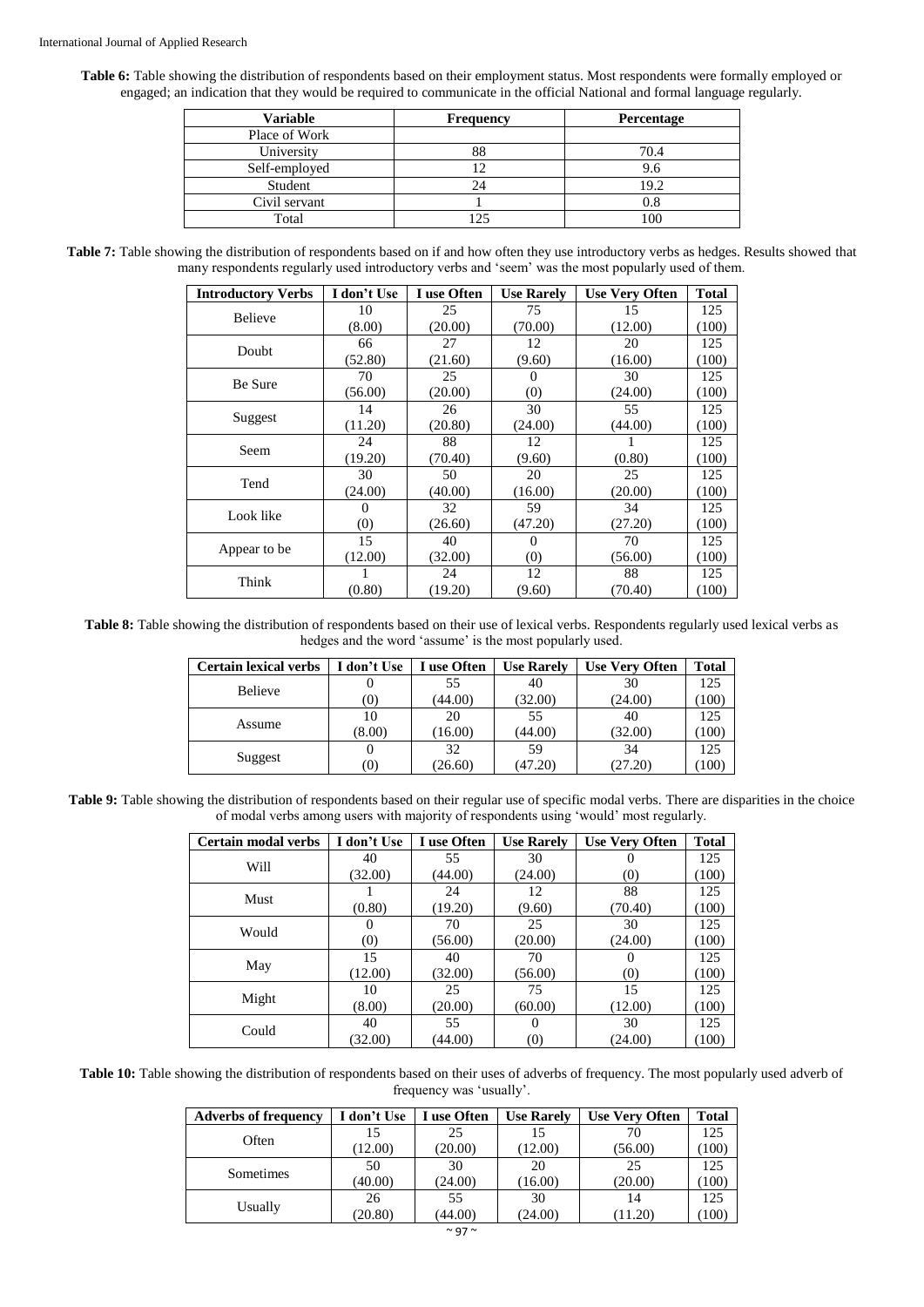| <b>Table 11:</b> Table showing the distribution of respondents based on their regular choice of other modal verbs. The word 'possibly' was the |  |
|------------------------------------------------------------------------------------------------------------------------------------------------|--|
| most popularly used word in this category.                                                                                                     |  |

| <b>Modal verbs</b> | I don't Use | I use Often | <b>Use Rarely</b> | <b>Use Very Often</b> | <b>Total</b> |
|--------------------|-------------|-------------|-------------------|-----------------------|--------------|
| Certainly          | $\Omega$    | 40          | $\theta$          | 85                    | 125          |
|                    | (0)         | (32.00)     | (0)               | (68.00)               | (100)        |
| Definitely         | 10          | 30          | 15                | 70                    | 125          |
|                    | (8.00)      | (24.00)     | (12.00)           | (56.00)               | (100)        |
| Clearly            | 50          | 50          | 0                 | 25                    | 125          |
|                    | (40.00)     | (40.00)     | (0)               | (20.00)               | (100)        |
| Probably           | 14          | 26          | $\Omega$          | 85                    | 125          |
|                    | (11.20)     | (20.80)     | (0)               | (68.00)               | (100)        |
| Possibly           | 32          | 59          | $\Omega$          | 34                    | 125          |
|                    | (26.60)     | (47.20)     | (0)               | (27.20)               | (100)        |
|                    | 12          | 27          | 20                | 66                    | 125          |
| Perhaps            | (9.60)      | (21.60)     | (16.00)           | (52.80)               | (100)        |
| Conceivably        | 55          | 30          | $\Omega$          | 40                    | 125          |
|                    | (44.00)     | (24.00)     | (0)               | (32.00)               | (100)        |

**Table 12:** Table showing the distribution of respondents based on their regular choice of other modal verbs. The word 'possibly' was the most popularly used word in this category.

| <b>Modal adjectives</b> | I don't Use | I use Often | <b>Use Rarely</b> | <b>Use Very Often</b> | <b>Total</b> |
|-------------------------|-------------|-------------|-------------------|-----------------------|--------------|
| Certain                 | 40          | 55          | 15                | 15                    | 125          |
|                         | (32.00)     | (44.00)     | (12.00)           | (12.00)               | (100)        |
| Definite                | 100         | 25          | 0                 | 0                     | 125          |
|                         | (80.00)     | (20.00)     | (0)               | (0)                   | (100)        |
| Clear                   | 95          | $\Omega$    | $\Omega$          | 30                    | 125          |
|                         | (76.00)     | (0)         | (0)               | (24.00)               | (100)        |
| Probable                | $\theta$    | 55          | $\Omega$          | 70                    | 125          |
|                         | (0)         | (44.00)     | (0)               | (56.00)               | (100)        |
| Possible                | $\Omega$    | 55          | 30                | 40                    | 125          |
|                         | (0)         | (44.00)     | (24.00)           | (32.00)               | (100)        |

Table 13: Table showing the distribution of respondents based on their regular choice of modal nouns. The word 'possibility' was the most frequently used modal noun among respondents.

| <b>Modal nouns</b> | I don't Use | I use Often | <b>Use Rarely</b> | <b>Use Very Often</b> | <b>Total</b> |
|--------------------|-------------|-------------|-------------------|-----------------------|--------------|
| Assumptions        | 30          | 25          | 70                |                       | 125          |
|                    | (24.00)     | (20.00)     | (56.00)           | (0)                   | (100)        |
| Possibility        | 25          | 80          |                   | 20                    | 125          |
|                    | (20.00)     | (64.00)     | (0)               | (16.00)               | (100)        |
| Probability        |             | 24          | 12                | 88                    | 125          |
|                    | (0.80)      | (19.20)     | (9.60)            | (70.40)               | (100)        |

**Table 14:** Table showing the distribution of respondents based on their regular choice of 'that clauses'. Most respondents would use the clause 'It could be the case that'.

| <b>That clauses</b>        | I don't Use | I use Often | <b>Use Rarely</b> | <b>Use Very Often</b> | <b>Total</b> |
|----------------------------|-------------|-------------|-------------------|-----------------------|--------------|
| It could be the case that  | 25          | 88          | 12                |                       | 125          |
|                            | (20.00)     | (70.40)     | (9.60)            | (0)                   | (100         |
| It might be suggested that |             | 55          | 0                 | 70                    | 125          |
|                            | (0)         | (44.00)     | (0)               | (56.00)               | (100)        |
| There is every hope that   | 40          | 70          | 14                |                       | 125          |
|                            | (32.00)     | (56.00)     | (11.20)           | (0.80)                | (100)        |

Table 15: Table showing the distribution of respondents based on their regular use or choice of 'to-clause + adjective'. There was wide disparity in the uses of these hedges.

| $To - clause + adjective$    | I don't Use | I use Often       | <b>Use Rarely</b> | <b>Use Very Often</b> | <b>Total</b> |
|------------------------------|-------------|-------------------|-------------------|-----------------------|--------------|
| It may be possible to obtain | 113         |                   |                   |                       | 125          |
|                              | (90.40)     | $\left( 0\right)$ | (9.60)            | O)                    | (100)        |
| It is useful to study        |             |                   | 125               |                       | 125          |
|                              | (0)         | (0)               | (100)             | (0)                   | (100)        |
| It is important to develop   |             | 54                |                   | 70                    | 125          |
|                              | (0.80)      | (43.20)           | (0)               | (56.00)               | (100         |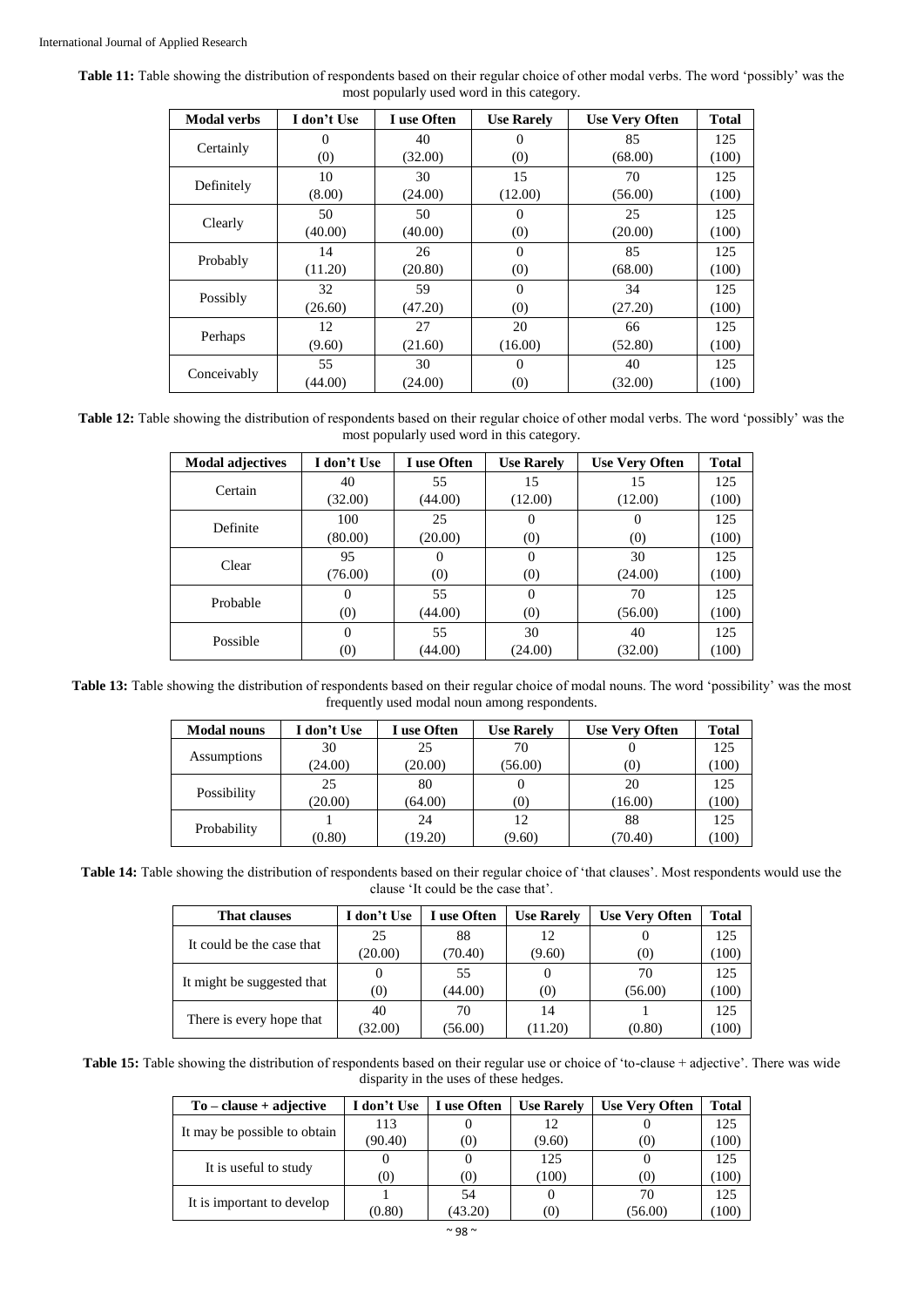#### **Discussion**

## **Respondents and their Education and Communication Skills**

Results showing the distribution of respondents based on their gender show that the respondents were adult males and females and the majority were males. Since questionnaires were distributed without gender bias; results would provide information on the population structure. English users in the studied community had major local languages. Table 2 shows the distribution of respondents based on their local or primary languages. Results also indicated that the local languages were all represented and these included Hausa, Igbo and Yoruba. There is also the Pidgin, which is a main language that is used by a significant proportion of Nigerians, especially to communicate with others in situations where the official national language- English and the other aforementioned major local languages might not be useful. This observation reflects the typical Nigerian scenarios of the use of Languages. A major factor to consider alongside the punctualities associated with the use of English language in the studied population is how they could affect communicative competence (Hymes, 1970)<sup>[5]</sup>. Generally, respondents had at least the ordinary level certificate, showing that respondents were educated enough to be users of the English Language. Furthermore, more than fifty percent of them had bachelors or postgraduate

qualifications. These facts would show that they were educated people, who would have the basic knowledge and understanding as well as communication skills involving the use of English Language.

Result showing the distribution of respondents based on their primary fields of education, study or knowledge indicated that the that respondents were distributed across various walks of life and as proportionally represented in the population. They were distributed across various fields with majority being scientists, followed by individuals in humanities and Engineering. This is a fair reflection of the studied community in terms of the distribution of individuals based on fields of study. Sciences had the largest proportion, arguably because of the large size of the fields and its large sub-fields. A very important fact to deduce from this results also is that the individuals in the studied community were people that would make use of English language in everyday communication as regular nonspecialist users. Hence, results would provide a fair reflection of how lay people use hedges in their everyday communication in this community.

Most of the respondents were formally employed or engaged; an indication that they would be required to communicate in the official National and formal language regularly. In line with the observation that these people also have their primary local languages which are considered major local languages; it is important to understand that these group of people would require an above the average standard and quality of language use in their day to day communications. These results, obtained from their responses should therefore reliably provide information on the use of hedges in this community.

## **Respondents and their Use of Hedges in Communication**

The Table 7 has the distribution of respondents based on if and how often they use introductory verbs as hedges. Majority of the respondents would use introductory verbs. Also, results showed that many respondents regularly used

introductory verbs and 'seem' was the most popularly used of them; followed by 'tend'. On the other hand, many respondents indicated that they did not regularly use words like 'be sure' and 'doubt'. While it is obvious that individuals in the studied group were selective of the specific word they use as hedges; their selections has much to do with 'politeness' whish a major consideration in the use of hedges in communication. Notably, the studied population, being African is very conscious of being polite and being very much indirect in communication. Hence, preference of verbs such as 'seem' and 'tend' were favoured while other 'be sure;' were rarely used. Again, the preference of words like 'think' and 'appeared to be' as being used 'very often' is in line with the societal principle of politeness not being overly direct in communication. Another possible relationship between these choices and the backboard of the individuals in the fact that many of them were scientists; communication in sciences, are though expected to be factual are often required to be less absolute and assertive.

With respect to the use of lexical verbs; people used 'believe' and 'assume' much more than they would use 'suggest'. These two words, though not necessarily direct are seen to be more emphatic than suggest. Again, believe' carries positive impression in context; while 'assume' shows a positive though relatively less factual or empirical impression.

Table 9 showing the distribution of respondents based on their regular use of specific modal verbs. There are disparities in the choice of modal verbs among users with majority of respondents using 'would' most regularly. Would, could and must are favoured by respondents among the modal verbs. While 'would' and 'could' would be used by people as been favorite hedges to indicate politeness and give impression of not being too direct; 'must' would be required to shows emphasis. Interestingly, the verb may, which appeared to be a typical favourite in conventional use of the English Language was never used 'very often' scoring zero- according to the respondents choices.

The most popularly used adverbs of frequency were 'usually' and 'often'. Notably, their contexts of use would be expectedly different. Their use however still attest to the fact individuals in the studied group would want to emphasise frequency of a deed or activity or event, and perceive it as not being an indication of directness but emphasis. The same applies to the use of usually. In fact, sizable number of respondents indicated that they either would not use the word 'sometimes' or would used it rarely. Understandably, it does not indicate emphasis as people would want to use hedges to indicate. Also, people might not want to emphasise negative impressions typically, hence the rare use of sometimes.

Table 11: Table showing the distribution of respondents based on their regular choice of other modal verbs. The word 'possibly' was the most popularly used word in this category. 'Perhaps' was also popularly used. These choices, again, followed the principle of politeness in communication which is often archived though the use of hedges.

Results on the distribution of respondents based on their regular choice of other modal verbs showed that the word 'Probable' and Possible' were the most popularly used word in this category. Words like 'certain' 'definite' and 'clear' were rarely used. This, again clearly shows that the basic principle guiding the use of hedges is politeness and being